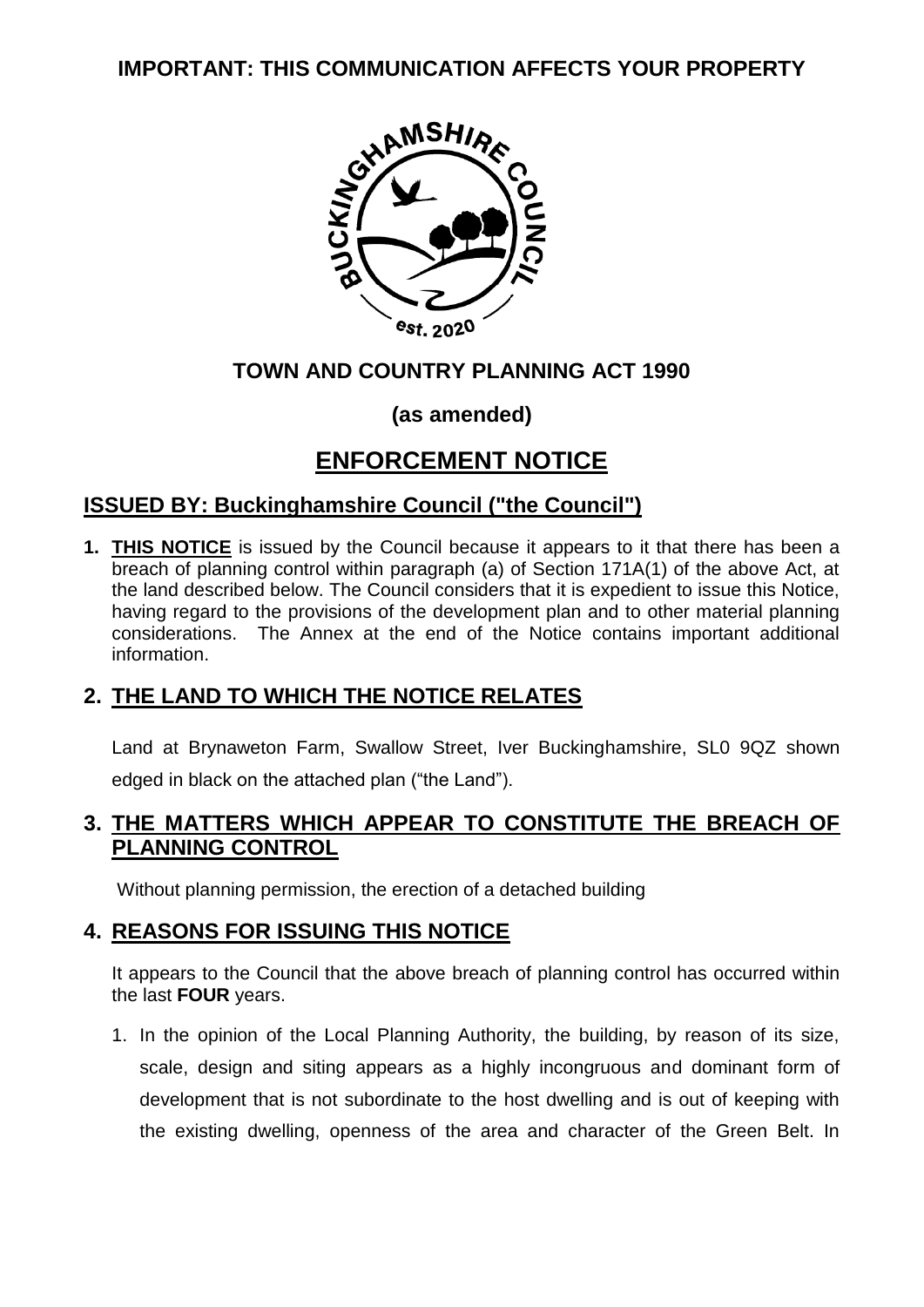addition, the proliferation of dormers windows and crown roof results in a visually prominent building at odds with character of the existing dwelling and locality. Therefore, the development is contrary to Policies GB1, H12, H13, EP3 and Appendix 8 of the South Bucks Local Plan, Adopted March 1999

2. In the opinion of the Local Planning Authority, the building, by reason of its siting, scale and form is unrelated to the host dwelling and while not currently being used as a separate dwelling, is tantamount to the creation of a separate dwelling. The creation of a separate dwelling in this location is unacceptable as the site is located within the Green Belt wherein there is a general presumption against development. In the opinion of the Local Planning Authority, the unauthorised development is inappropriate development in the Green Belt, which is by definition harmful to the Green Belt. Furthermore, the erection of a new dwelling results in the significant urbanisation of the land, which does not preserve the openness of the Green Belt and instead results in encroachment into the countryside, contrary to the purposes of including the land within the Green Belt.

Very special circumstances do not exist as the harm to the Green Belt, and any other harm, cannot be clearly outweighed. Therefore, the development is contrary to Policies GB1 and H12 of the South Bucks Local Plan, Adopted March 1999

The Council does not consider that planning permission should be given, because conditions could not overcome these objections to the development.

## **5. WHAT YOU ARE REQUIRED TO DO**

- 1. Demolish the building (shown hatched on the attached plan);
- 2. Remove all materials and debris resulting from compliance with Step 1 of this Notice from the Land (shown edged in a thick black line on the attached plan)

## **3. TIME FOR COMPLIANCE**

Within three months of this Notice taking effect.

## **4. WHEN THIS NOTICE TAKES EFFECT**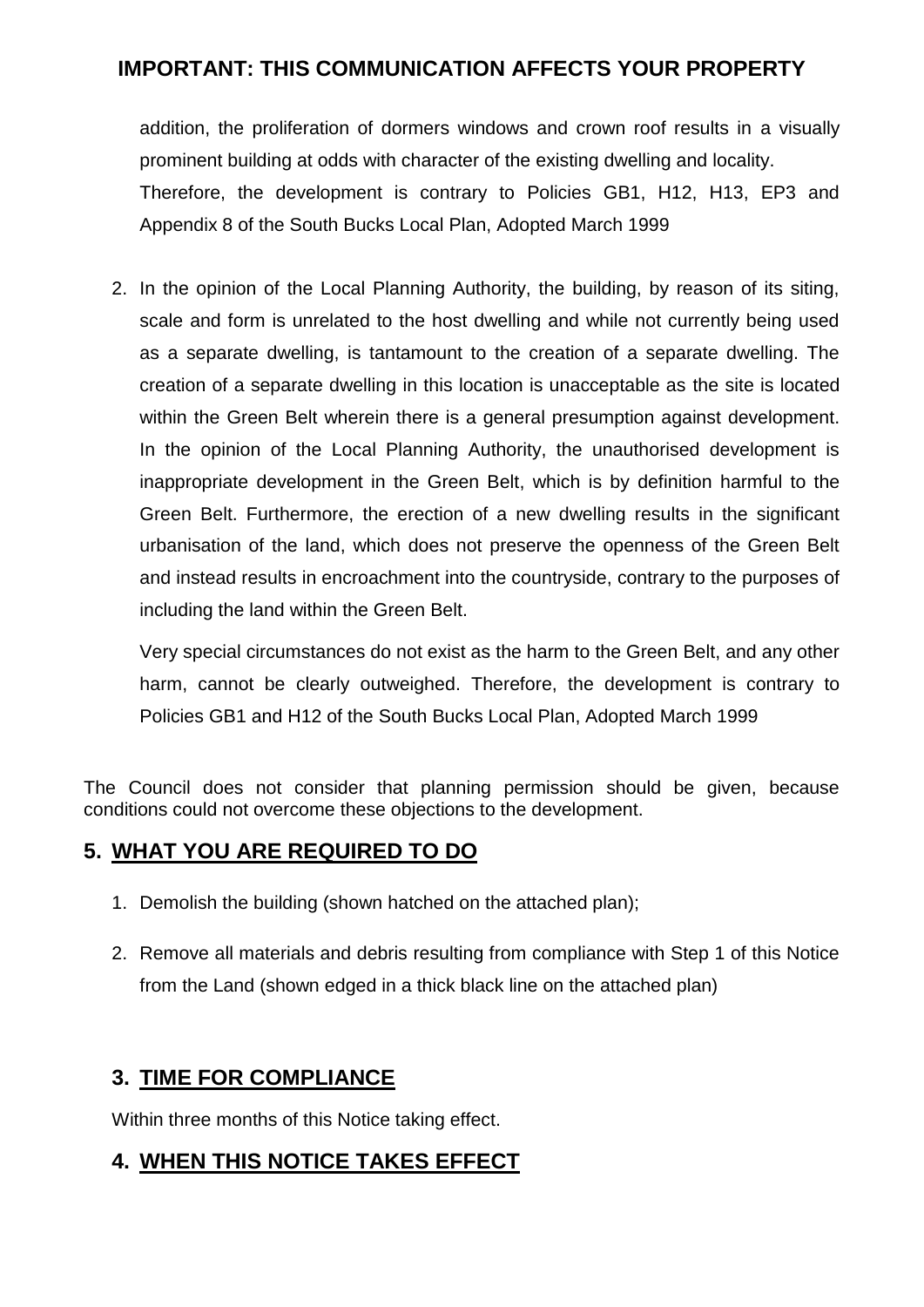This Notice takes effect on 1st June 2022 unless an appeal is made against it prior to that date.

Issued: 25th April 2022

Signed: Stephanie Penney - Enforcement Team Leader

On behalf of

Buckinghamshire Council Council Offices Queen Victoria Road High Wycombe Buckinghamshire HP11 1BB

Council Reference Number: EN/19/0600

Enquiries to: Stephanie Penney

Email: Stephanie.penney@buckingamshire.gov.uk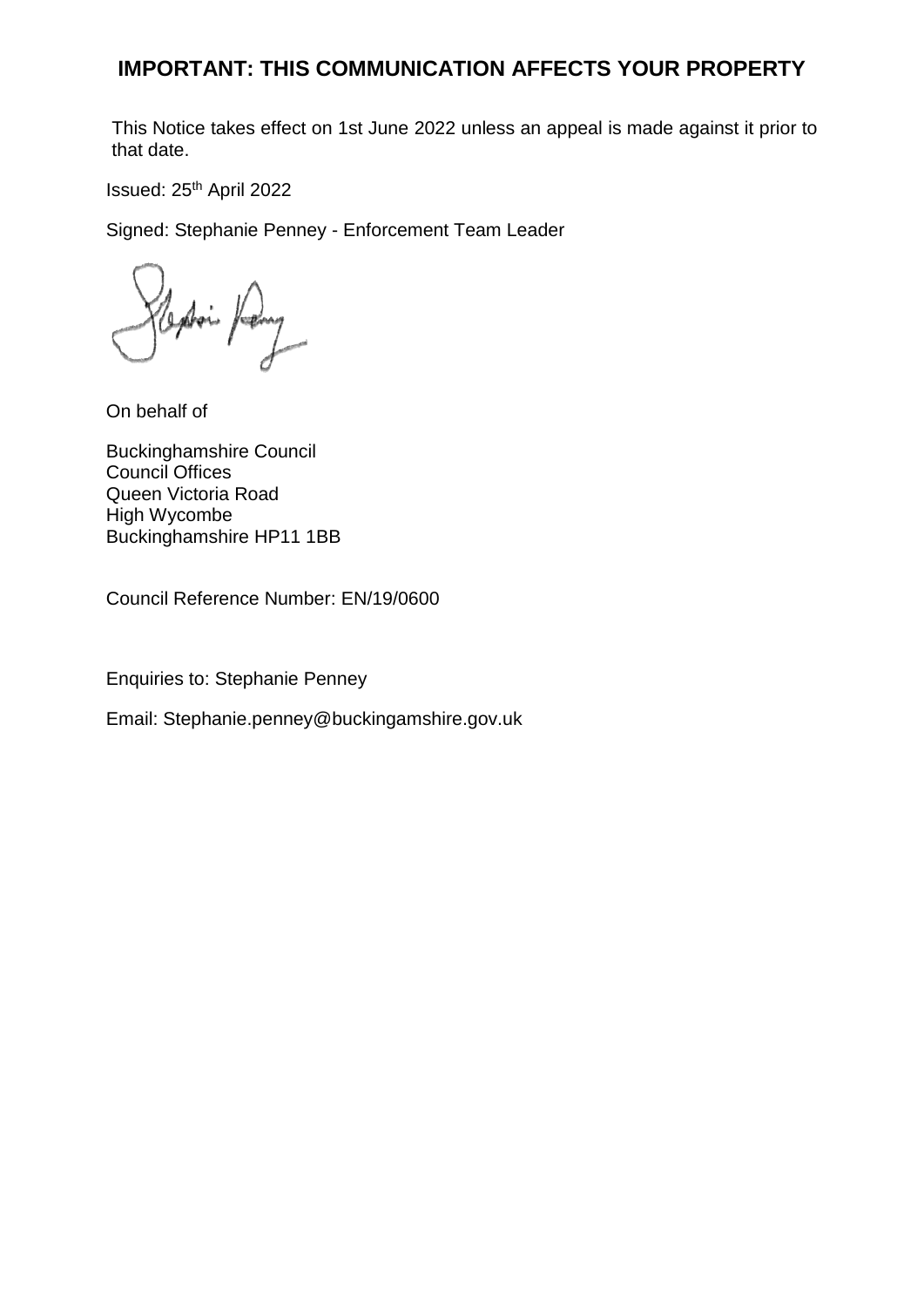## **LIST OF THOSE SERVED WITH A COPY OF THE ENFORCEMENT NOTICE**

INDERJIT SINGH 32 Cotswold Close, Slough SL1 2TG

PARAMJIT KAUR 32 Cotswold Close Slough SL1 2TG

The Owner / s Brynaweton Farm Swallow Street Iver Buckinghamshire SL0 9QZ

The Occupier / s Brynaweton Farm Swallow Street Iver Buckinghamshire SL0 9QZ

NATIONAL WESTMINSTER BANK PLC (Co. Regn. No. 00929027) 250 Bishopsgate, London, England, EC2M 4AA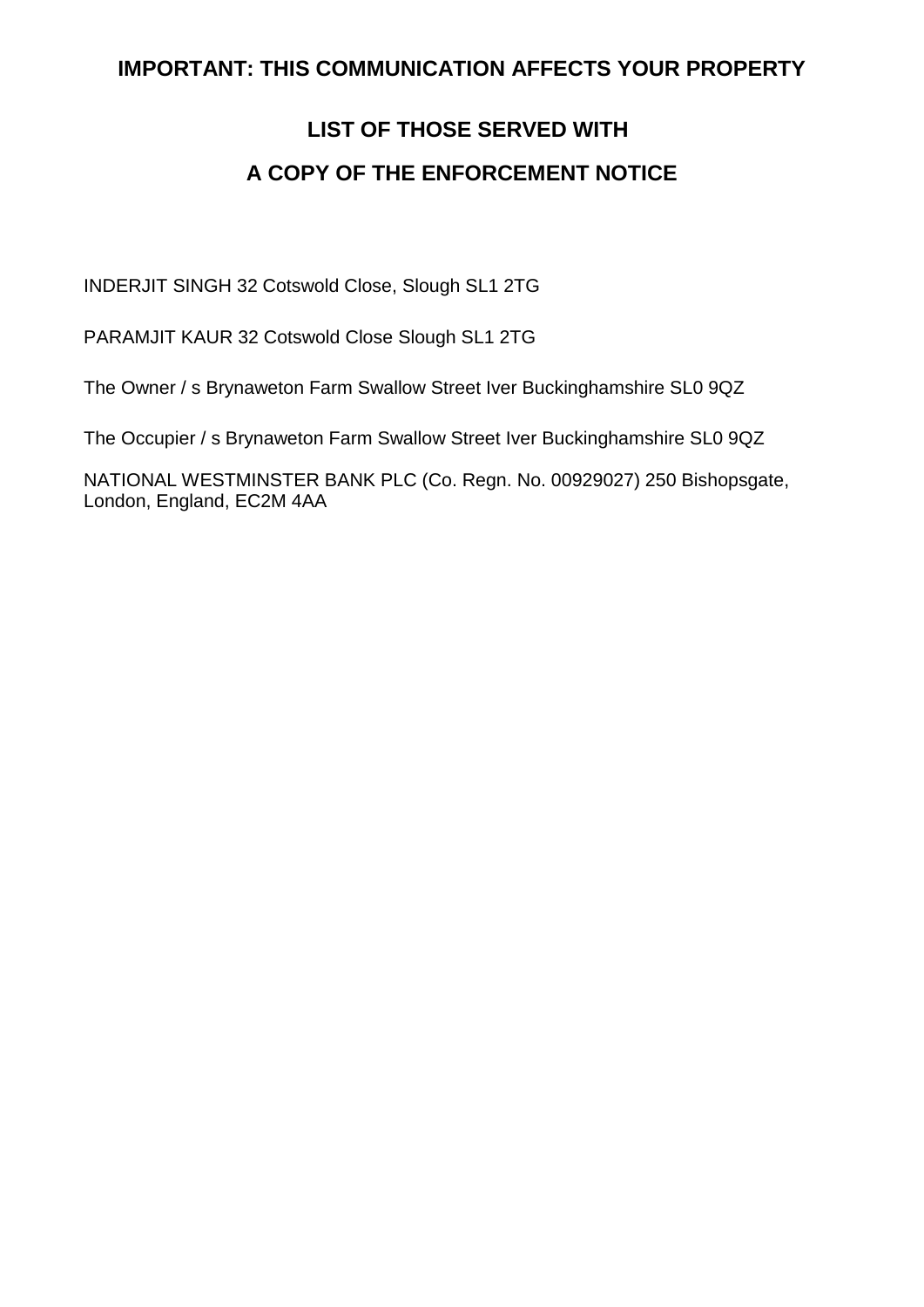## **Location Plan**

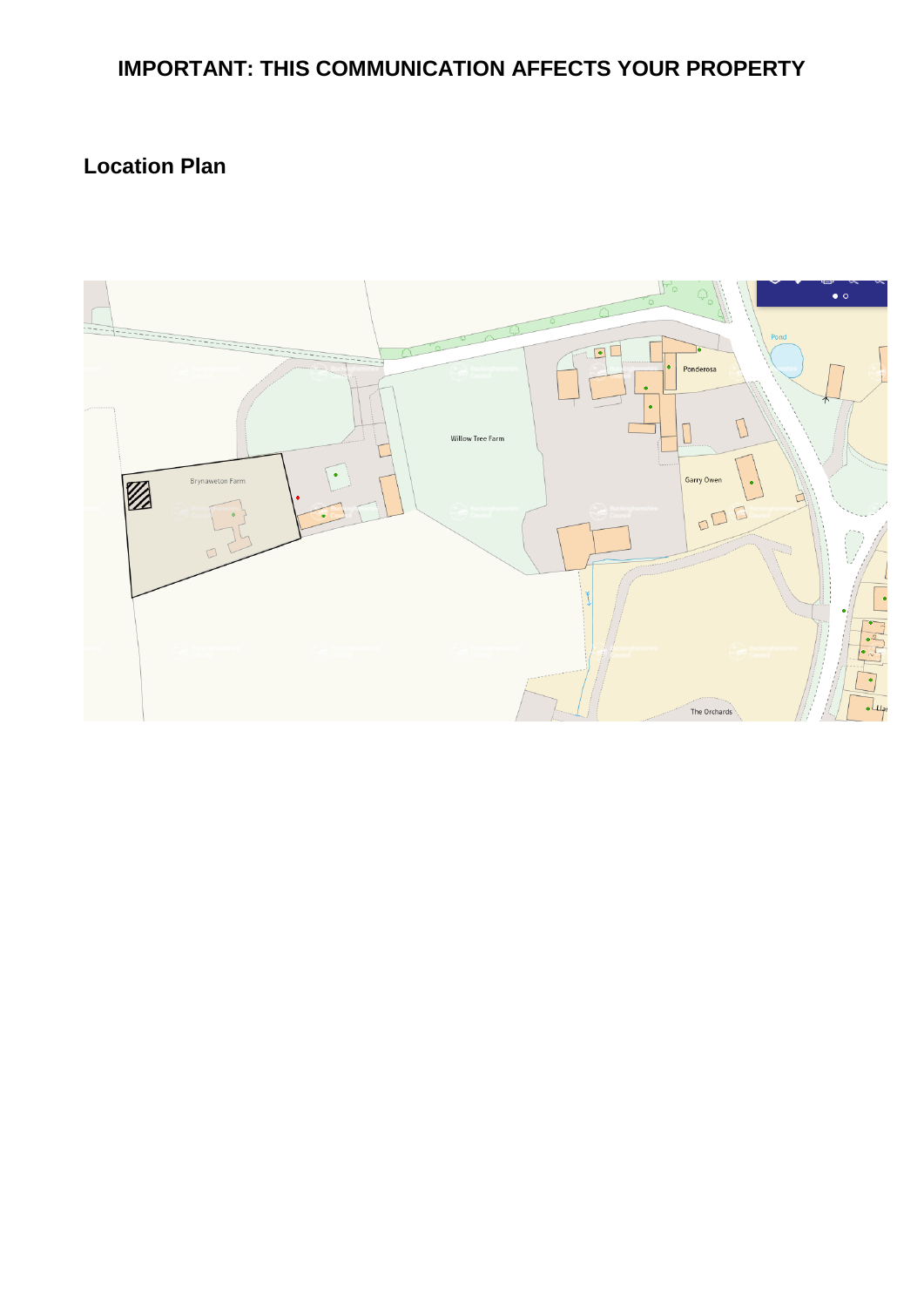#### **YOUR RIGHT OF APPEAL**

You can appeal against this notice, but any appeal must be received, or posted in time to be received, by the Secretary of State before the date specified in paragraph 7 of the notice. The enclosed Information Sheet explains how to appeal against this enforcement notice.

If you appeal under Ground (a) of Section 174(2) of the Town and Country Planning Act 1990, this is the equivalent of applying for planning permission for the unauthorised development alleged in the notice and you will have to pay a fee of £468 which is payable to Buckinghamshire Council.

#### **WHAT HAPPENS IF YOU DO NOT APPEAL**

If you do not appeal against this enforcement notice, it will take effect on the date specified in paragraph 7 of the notice and you must then ensure that the required steps for complying with it, for which you may be held responsible, are taken within the period specified in paragraph 6 of the notice. Failure to comply with an enforcement notice which has taken effect can result in prosecution and/or remedial action by the Council.

#### **The legislative provisions for enforcement notices and appeals**

The powers of local planning authorities to issue enforcement notices, expressions used in the enforcement of planning control and the right of appeal to the Secretary of State against enforcement notices are in sections 171A, 171B, and 172 to 177 of the Town and Country Planning Act 1990 (as amended). These provisions are stated in the in full below.

#### **Section 171A – Expressions used in connection with enforcement**

- **(1)** For the purposes of this Act—
	- **(a)** carrying out development without the required planning permission; or
	- **(b)** failing to comply with any condition or limitation subject to which planning permission has been granted,

constitutes a breach of planning control.

- **(2)** For the purposes of this Act—
	- **(a)** the issue of an enforcement notice (defined in section 172); or
	- **(b)** the service of a breach of condition notice (defined in section 187A),

constitutes taking enforcement action.

**(3)** In this Part "planning permission" includes permission under Part III of the 1947 Act, of the 1962 Act or of the 1971 Act.

#### **Section 171B – Time limits**

- **(1)** Where there has been a breach of planning control consisting in the carrying out without planning permission of building, engineering, mining or other operations in, on, over or under land, no enforcement action may be taken after the end of the period of four years beginning with the date on which the operations were substantially completed.
- **(2)** Where there has been a breach of planning control consisting in the change of use of any building to use as a single dwellinghouse, no enforcement action may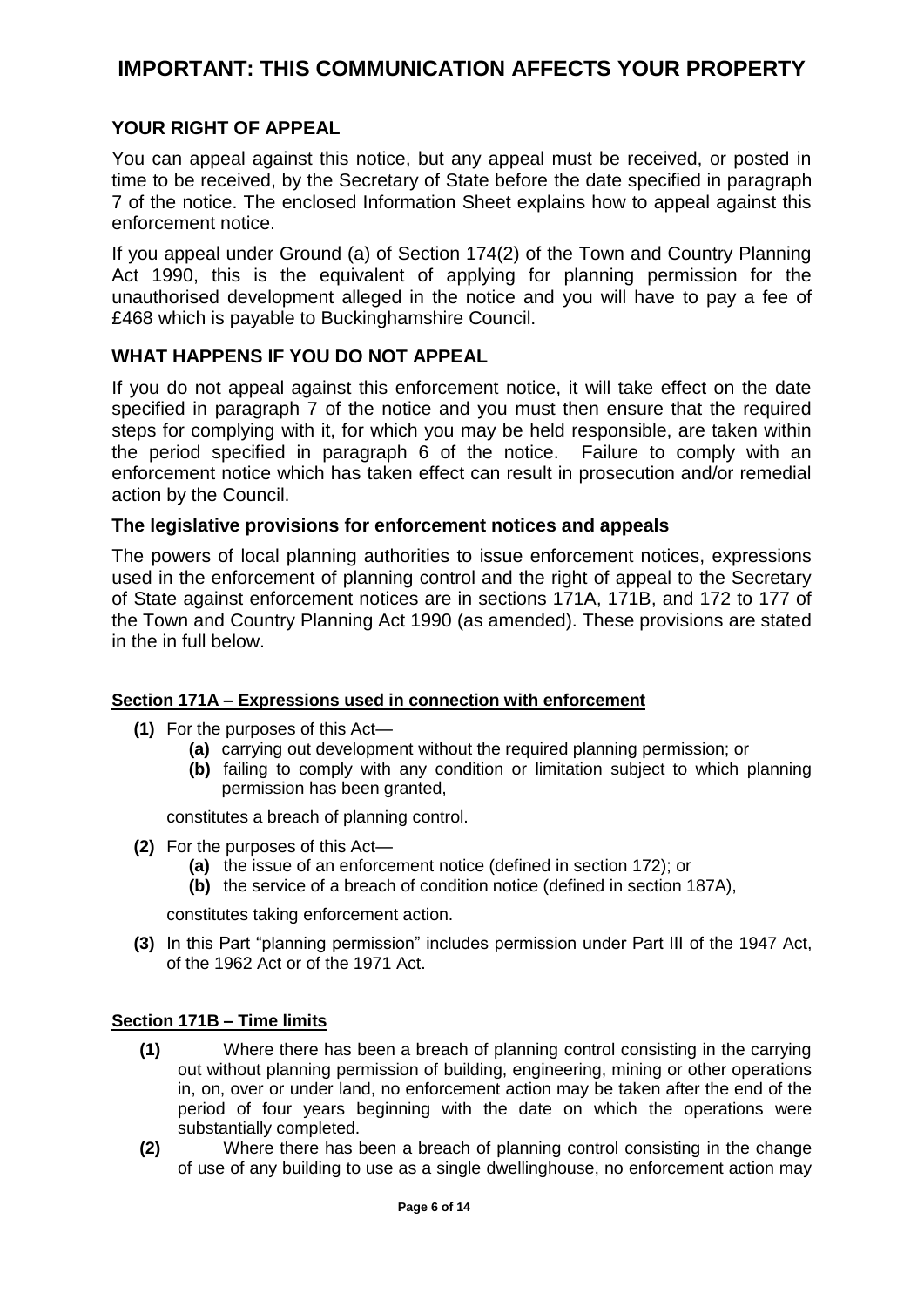be taken after the end of the period of four years beginning with the date of the breach.

- **(2A)** There is no restriction on when enforcement action may be taken in relation to a breach of planning control in respect of relevant demolition (within the meaning of section 196D).
- **(3)** In the case of any other breach of planning control, no enforcement action may be taken after the end of the period of ten years beginning with the date of the breach.
- **(4)** The preceding subsections do not prevent—
	- **(a)** the service of a breach of condition notice in respect of any breach of planning control if an enforcement notice in respect of the breach is in effect; or
	- **(b)** taking further enforcement action in respect of any breach of planning control if, during the period of four years ending with that action being taken, the local planning authority have taken or purported to take enforcement action in respect of that breach.

#### **Section 172 – Issue of enforcement notice**

- **(1)** The local planning authority may issue a notice (in this Act referred to as an "enforcement notice") where it appears to them—
	- **(a)** that there has been a breach of planning control; and
	- **(b)** that it is expedient to issue the notice, having regard to the provisions of the development plan and to any other material considerations.
- **(2)** A copy of an enforcement notice shall be served—
	- **(a)** on the owner and on the occupier of the land to which it relates; and
	- **(b)** on any other person having an interest in the land, being an interest which, in the opinion of the authority, is materially affected by the notice.
- **(3)** The service of the notice shall take place—
	- **(a)** not more than twenty-eight days after its date of issue; and
	- **(b)** not less than twenty-eight days before the date specified in it as the date on which it is to take effect.

#### **172A Assurance as regards prosecution for person served with notice**

- **(1)** When, or at any time after, an enforcement notice is served on a person, the local planning authority may give the person a letter—
	- **(a)** explaining that, once the enforcement notice had been issued, the authority was required to serve the notice on the person,
	- **(b)** giving the person one of the following assurances—
		- **(i)** that, in the circumstances as they appear to the authority, the person is not at risk of being prosecuted under section 179 in connection with the enforcement notice, or
		- **(ii)** that, in the circumstances as they appear to the authority, the person is not at risk of being prosecuted under section 179 in connection with the matters relating to the enforcement notice that are specified in the letter,
	- **(c)** explaining, where the person is given the assurance under paragraph (b)(ii), the respects in which the person is at risk of being prosecuted under section 179 in connection with the enforcement notice, and
	- **(d)** stating that, if the authority subsequently wishes to withdraw the assurance in full or part, the authority will first give the person a letter specifying a future time for the withdrawal that will allow the person a reasonable opportunity to take any steps necessary to avoid any risk of prosecution that is to cease to be covered by the assurance.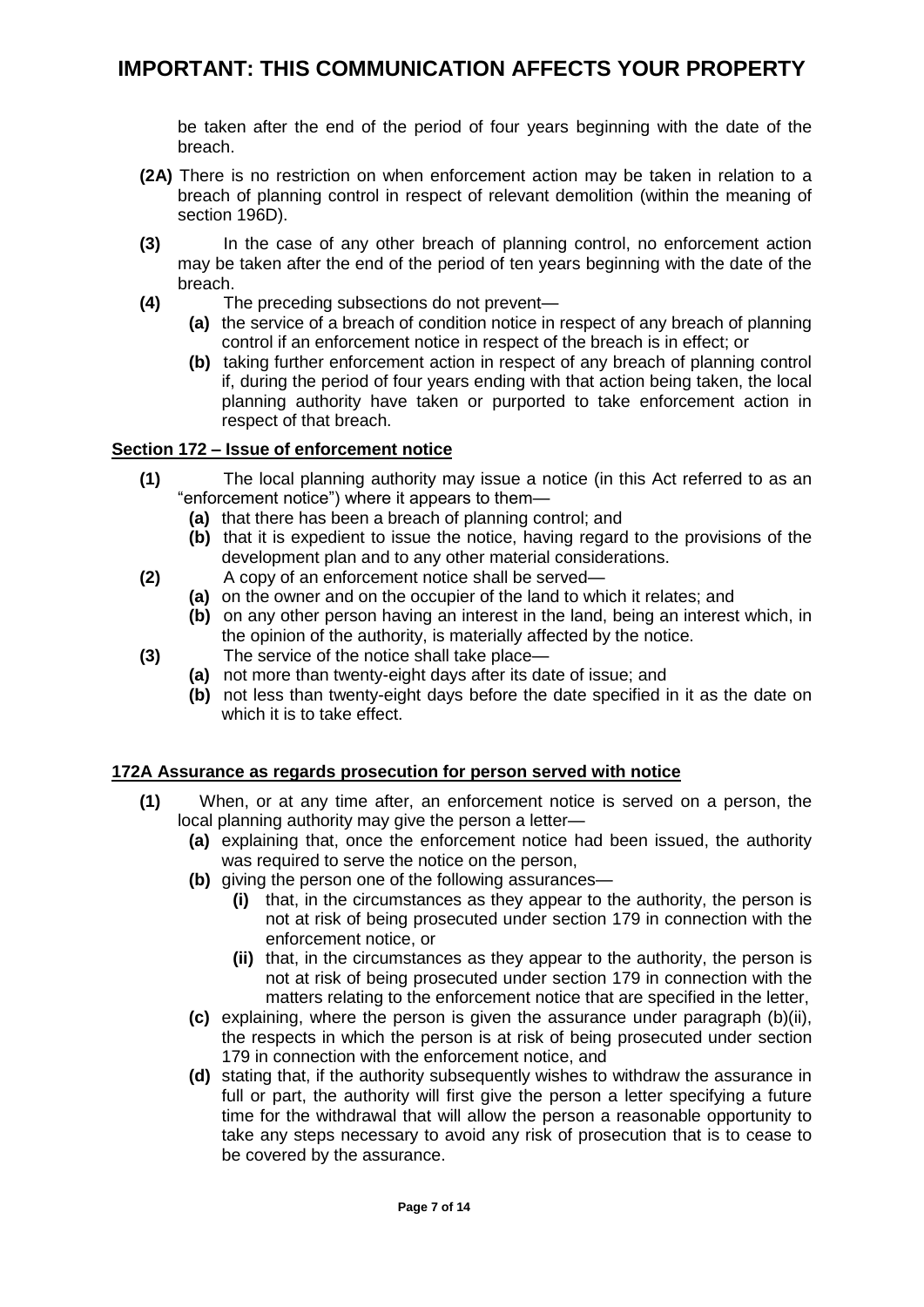- **(2)** At any time after a person has under subsection (1) been given a letter containing an assurance, the local planning authority may give the person a letter withdrawing the assurance (so far as not previously withdrawn) in full or part from a time specified in the letter.
- **(3)** The time specified in a letter given under subsection (2) to a person must be such as will give the person a reasonable opportunity to take any steps necessary to avoid any risk of prosecution that is to cease to be covered by the assurance.
- **(4)** Withdrawal under subsection (2) of an assurance given under subsection (1) does not withdraw the assurance so far as relating to prosecution on account of there being a time before the withdrawal when steps had not been taken or an activity had not ceased.
- **(5)** An assurance given under subsection (1) (so far as not withdrawn under subsection (2)) is binding on any person with power to prosecute an offence under section 179.

#### **Section 173 – Contents and effect of notice**

- **(1)** An enforcement notice shall state—
	- **(a)** the matters which appear to the local planning authority to constitute the breach of planning control; and
	- **(b)** the paragraph of section 171A(1) within which, in the opinion of the authority, the breach falls.
- **(2)** A notice complies with subsection (1)(a) if it enables any person on whom a copy of it is served to know what those matters are.
- **(3)** An enforcement notice shall specify the steps which the authority requires to be taken, or the activities which the authority require to cease, in order to achieve, wholly or partly, any of the following purposes.
- **(4)** Those purposes are—
	- **(a)** remedying the breach by making any development comply with the terms (including conditions and limitations) of any planning permission which has been granted in respect of the land, by discontinuing any use of the land or by restoring the land to its condition before the breach took place; or
	- **(b)** remedying any injury to amenity which has been caused by the breach.
- **(5)** An enforcement notice may, for example, require—
	- **(a)** the alteration or removal of any buildings or works;
	- **(b)** the carrying out of any building or other operations;
	- **(c)** any activity on the land not to be carried on except to the extent specified in the notice; or
	- **(d)** the contour of a deposit of refuse or waste materials on land to be modified by altering the gradient or gradients of its sides.
- **(6)** Where an enforcement notice is issued in respect of a breach of planning control consisting of demolition of a building, the notice may require the construction of a building (in this section referred to as a "replacement building") which, subject to subsection (7), is as similar as possible to the demolished building.
- **(7)** A replacement building—
	- **(a)** must comply with any requirement imposed by any enactment applicable to the construction of buildings;
	- **(b)** may differ from the demolished building in any respect which, if the demolished building had been altered in that respect, would not have constituted a breach of planning control;
	- **(c)** must comply with any regulations made for the purposes of this subsection (including regulations modifying paragraphs (a) and (b)).
- **(8)** An enforcement notice shall specify the date on which it is to take effect and, subject to sections 175(4) and 289(4A), shall take effect on that date.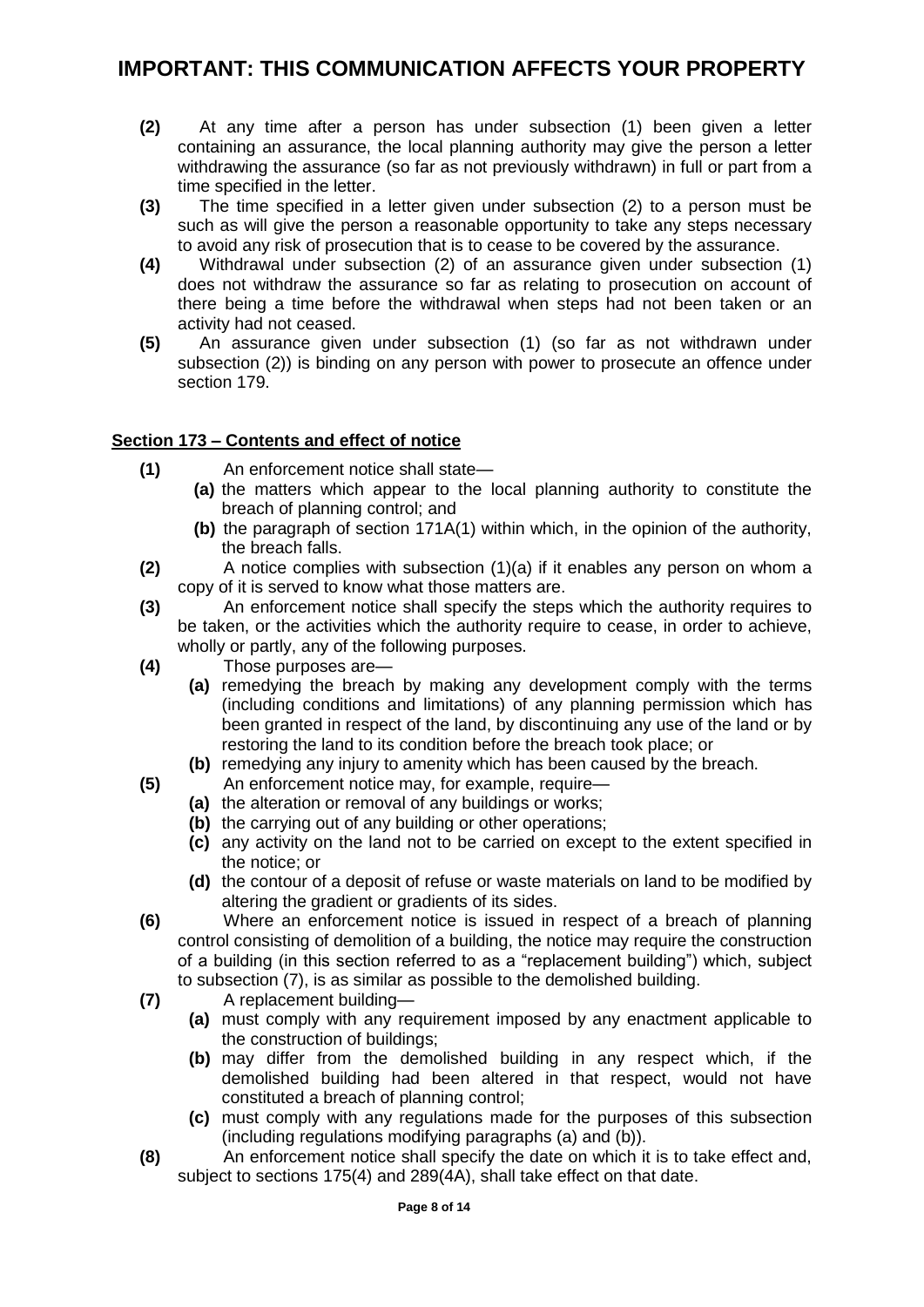- **(9)** An enforcement notice shall specify the period at the end of which any steps are required to have been taken or any activities are required to have ceased and may specify different periods for different steps or activities; and, where different periods apply to different steps or activities, references in this Part to the period for compliance with an enforcement notice, in relation to any step or activity, are to the period at the end of which the step is required to have been taken or the activity is required to have ceased.
- **(10)** An enforcement notice shall specify such additional matters as may be prescribed, and regulations may require every copy of an enforcement notice served under section 172 to be accompanied by an explanatory note giving prescribed information as to the right of appeal under section 174.
- **(11)** Where—
	- **(a)** an enforcement notice in respect of any breach of planning control could have required any buildings or works to be removed or any activity to cease, but does not do so; and
	- **(b)** all the requirements of the notice have been complied with,

then, so far as the notice did not so require, planning permission shall be treated as having been granted by virtue of section 73A in respect of development consisting of the construction of the buildings or works or, as the case may be, the carrying out of the activities.

- **(12)** Where—
	- **(a)** an enforcement notice requires the construction of a replacement building; and
	- **(b)** all the requirements of the notice with respect to that construction have been complied with,

planning permission shall be treated as having been granted by virtue of section 73A in respect of development consisting of that construction.

#### **Section 173A – Variation and withdrawal of enforcement notices**

- **(1)** The local planning authority may—
	- **(a)** withdraw an enforcement notice issued by them; or
	- **(b)** waive or relax any requirement of such a notice and, in particular, may extend any period specified in accordance with section 173(9).
- **(2)** The powers conferred by subsection (1) may be exercised whether or not the notice has taken effect.
- **(3)** The local planning authority shall, immediately after exercising the powers conferred by subsection (1), give notice of the exercise to every person who has been served with a copy of the enforcement notice or would, if the notice were reissued, be served with a copy of it.
- **(4)** The withdrawal of an enforcement notice does not affect the power of the local planning authority to issue a further enforcement notice.

#### **Section 174 – Appeal against enforcement notice**

- **(1)** A person having an interest in the land to which an enforcement notice relates or a relevant occupier may appeal to the Secretary of State against the notice, whether or not a copy of it has been served on him.
- **(2)** An appeal may be brought on any of the following grounds—
	- **(a)** that, in respect of any breach of planning control which may be constituted by the matters stated in the notice, planning permission ought to be granted or,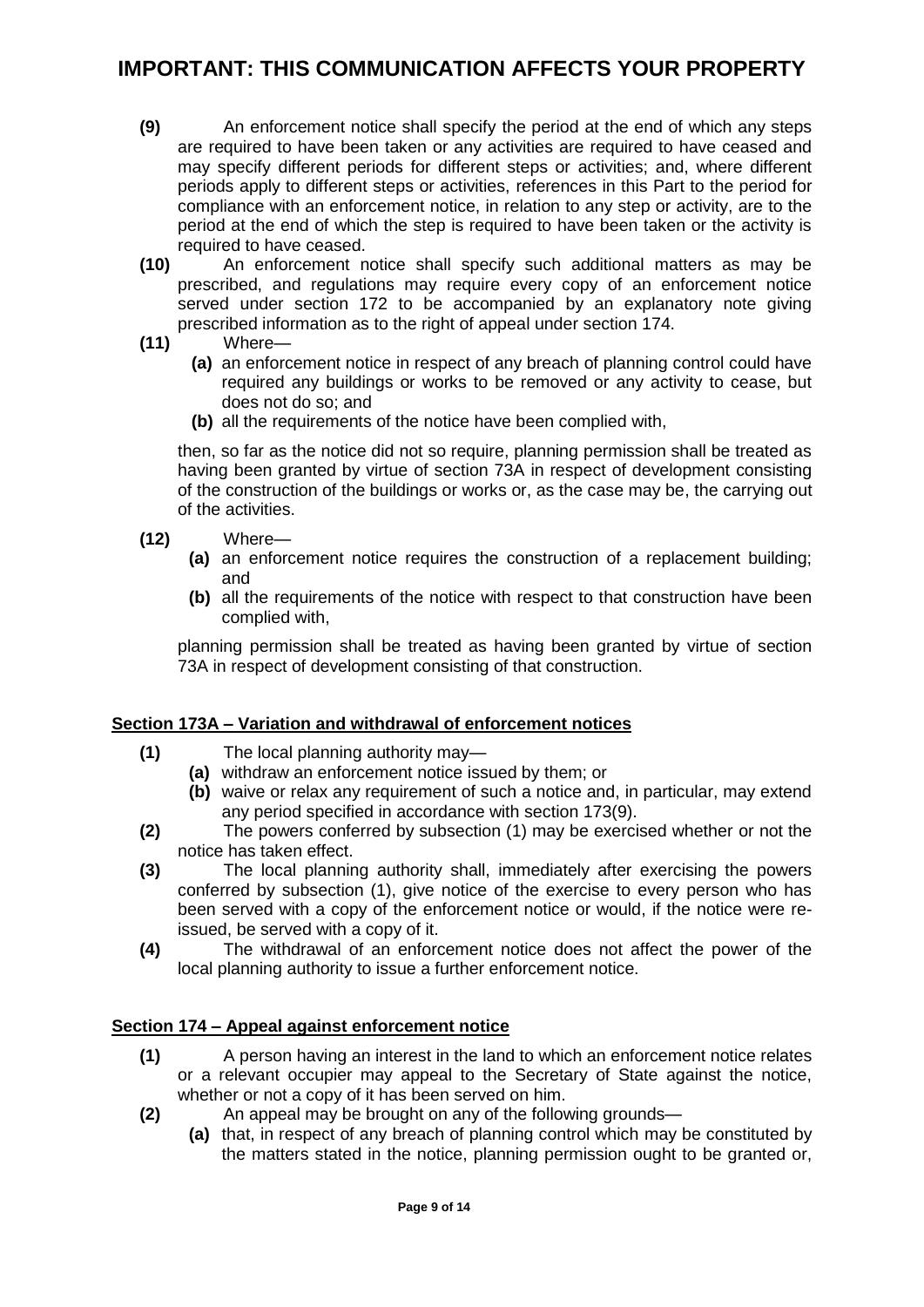as the case may be, the condition or limitation concerned ought to be discharged:

- **(b)** that those matters have not occurred;
- **(c)** that those matters (if they occurred) do not constitute a breach of planning control;
- **(d)** that, at the date when the notice was issued, no enforcement action could be taken in respect of any breach of planning control which may be constituted by those matters;
- **(e)** that copies of the enforcement notice were not served as required by section 172;
- **(f)** that the steps required by the notice to be taken, or the activities required by the notice to cease, exceed what is necessary to remedy any breach of planning control which may be constituted by those matters or, as the case may be, to remedy any injury to amenity which has been caused by any such breach;
- **(g)** that any period specified in the notice in accordance with section 173(9) falls short of what should reasonably be allowed.
- **(2A)** An appeal may not be brought on the ground specified in subsection  $(2)(a)$  if  $-$ 
	- **(a)** the land to which the enforcement notice relates is in England, and
	- **(b)** the enforcement notice was issued at a time
		- **(i)** after the making of a related application for planning permission, but
		- **(ii)** before the end of the period applicable under section 78(2) in the case of that application.
- **(2B)** An application for planning permission for the development of any land is, for the purposes of subsection (2A), related to an enforcement notice if granting planning permission for the development would involve granting planning permission in respect of the matters specified in the enforcement notice as constituting a breach of planning control.
- **(2C)** Where any breach of planning control constituted by the matters stated in the notice relates to relevant demolition (within the meaning of section 196D), an appeal may be also brought on the grounds that -
	- **(a)** the relevant demolition was urgently necessary in the interests of safety or health;
	- **(b)** it was not practicable to secure safety or health by works of repair or works affording temporary support or shelter; and
	- **(c)** the relevant demolition was the minimum measure necessary.
- **(3)** An appeal under this section shall be made
	- **(a)** by giving written notice of the appeal to the Secretary of State before the date specified in the enforcement notice as the date on which it is to take effect; or
	- **(b)** by sending such notice to him in a properly addressed and pre-paid letter posted to him at such time that, in the ordinary course of post, it would be delivered to him before that date; or
	- **(c)** by sending such notice to him using electronic communications at such time that, in the ordinary course of transmission, it would be delivered to him before that date.
- **(4)** A person who gives notice under subsection (3) shall submit to the Secretary of State, either when giving the notice or within the prescribed time, a statement in writing—
	- **(a)** specifying the grounds on which he is appealing against the enforcement notice; and
	- **(b)** giving such further information as may be prescribed.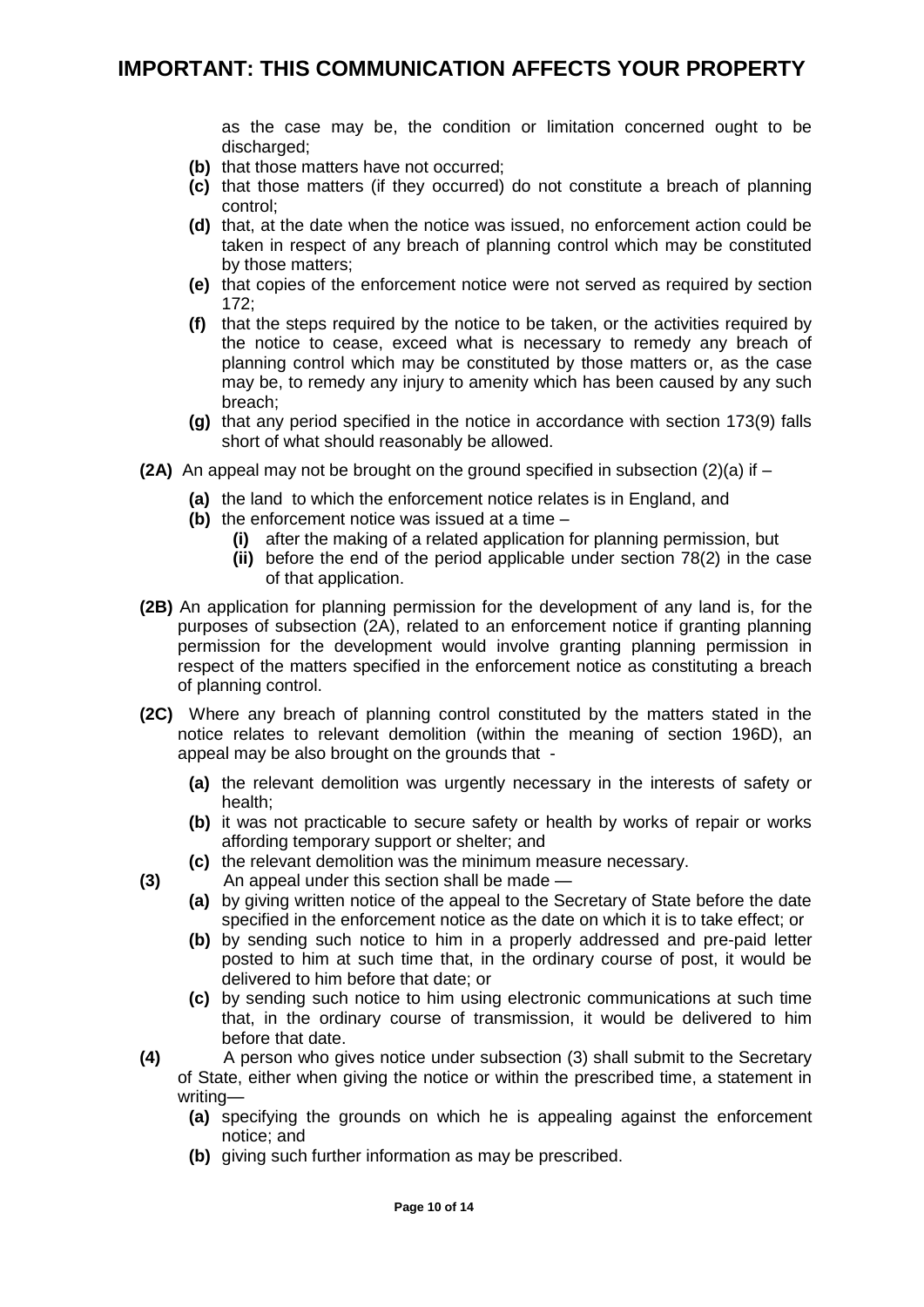- **(5)** If, where more than one ground is specified in that statement, the appellant does not give information required under subsection (4)(b) in relation to each of those grounds within the prescribed time, the Secretary of State may determine the appeal without considering any ground as to which the appellant has failed to give such information within that time.
- **(6)** In this section "*relevant occupier*" means a person who—
	- **(a)** on the date on which the enforcement notice is issued occupies the land to which the notice relates by virtue of a licence; and
	- **(b)** continues so to occupy the land when the appeal is brought.

#### **Section 175 – Appeals: supplementary provisions**

- **(1)** The Secretary of State may by regulations prescribe the procedure which is to be followed on appeals under section 174 and, in particular, but without prejudice to the generality of this subsection, may—
	- **(a)** require the local planning authority to submit, within such time as may be prescribed, a statement indicating the submissions which they propose to put forward on the appeal;
	- **(b)** specify the matters to be included in such a statement;
	- **(c)** require the authority or the appellant to give such notice of such an appeal as may be prescribed;
	- **(d)** require the authority to send to the Secretary of State, within such period from the date of the bringing of the appeal as may be prescribed, a copy of the enforcement notice and a list of the persons served with copies of it.
- **(2)** The notice to be prescribed under subsection (1)(c) shall be such notice as in the opinion of the Secretary of State is likely to bring the appeal to the attention of persons in the locality in which the land to which the enforcement notice relates is situated.
- **(3)** Subject to section 176(4), the Secretary of State shall, if either the appellant or the local planning authority so desire, give each of them an opportunity of appearing before and being heard by a person appointed by the Secretary of State for the purpose.
- **(3A)** Subsection (3) does not apply to an appeal against an enforcement notice issued by a local planning authority in England.
- **(4)** Where an appeal is brought under section 174 the enforcement notice shall subject to any order under section 289(4A) be of no effect pending the final determination or the withdrawal of the appeal.
- **(5)** Where any person has appealed to the Secretary of State against an enforcement notice, no person shall be entitled, in any other proceedings instituted after the making of the appeal, to claim that the notice was not duly served on the person who appealed.
- **(6)** Schedule 6 applies to appeals under section 174, including appeals under that section as applied by regulations under any other provisions of this Act.

#### **Section 176 – General provisions relating to determination of appeals**

- **(1)** On an appeal under section 174 the Secretary of State may—
	- **(a)** correct any defect, error or misdescription in the enforcement notice; or
	- **(b)** vary the terms of the enforcement notice,

if he is satisfied that the correction or variation will not cause injustice to the appellant or the local planning authority.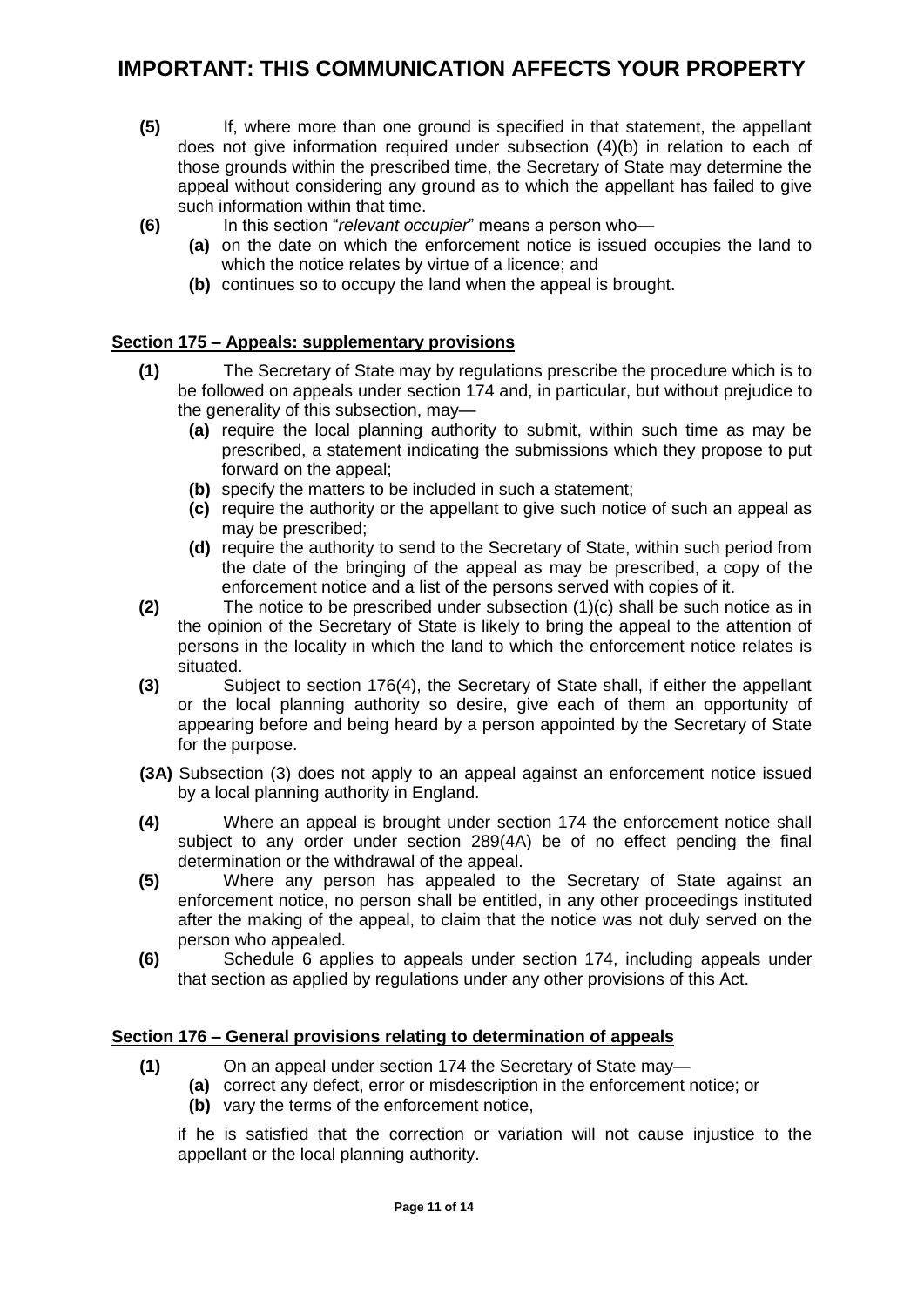- **(2)** Where the Secretary of State determines to allow the appeal, he may quash the notice.
- **(2A)** The Secretary of State shall give any directions necessary to give effect to his determination on the appeal.
- **(3)** The Secretary of State—
	- **(a)** may dismiss an appeal if the appellant fails to comply with section 174(4) within the prescribed time; and
	- **(b)** may allow an appeal and quash the enforcement notice if the local planning authority fail to comply with any requirement of regulations made by virtue of paragraph (a), (b), or (d) of section 175(1) within the prescribed period.
- **(4)** If section 175(3) would otherwise apply and the Secretary of State proposes to dismiss an appeal under paragraph (a) of subsection (3) of this section or to allow an appeal and quash the enforcement notice under paragraph (b) of that subsection, he need not comply with section 175(3).
- **(5)** Where it would otherwise be a ground for determining an appeal under section 174 in favour of the appellant that a person required to be served with a copy of the enforcement notice was not served, the Secretary of State may disregard that fact if neither the appellant nor that person has been substantially prejudiced by the failure to serve him.

#### **Section 177 – Grant or modification of planning permission on appeals against enforcement notices**

- **(1)** On the determination of an appeal under section 174, the Secretary of State may—
	- **(a)** grant planning permission in respect of the matters stated in the enforcement notice as constituting a breach of planning control, whether in relation to the whole or any part of those matters or in relation to the whole or any part of the land to which the notice relates;
	- **(b)** discharge any condition or limitation subject to which planning permission was granted;
	- **(c)** determine whether, on the date on which the appeal was made, any existing use of the land was lawful, any operations which had been carried out in, on, over or under the land were lawful or any matter constituting a failure to comply with any condition or limitation subject to which planning permission was granted was lawful and, if so, issue a certificate under section 191.
- **(1A)** The provisions of sections 191 to 194 mentioned in subsection (1B) shall apply for the purposes of subsection (1)(c) as they apply for the purposes of section 191, but as if—
	- **(a)** any reference to an application for a certificate were a reference to the appeal and any reference to the date of such an application were a reference to the date on which the appeal is made; and
	- **(b)** references to the local planning authority were references to the Secretary of State.
- **(1B)** Those provisions are: sections 191(5) to (7), 193(4) (so far as it relates to the form of the certificate), (6) and (7) and 194.
- **(1C)** Subsection (1)(a) applies only if the statement under section 174(4) specifies the ground mentioned in section 174(2)(a).
- **(2)** In considering whether to grant planning permission under subsection (1), the Secretary of State shall have regard to the provisions of the development plan, so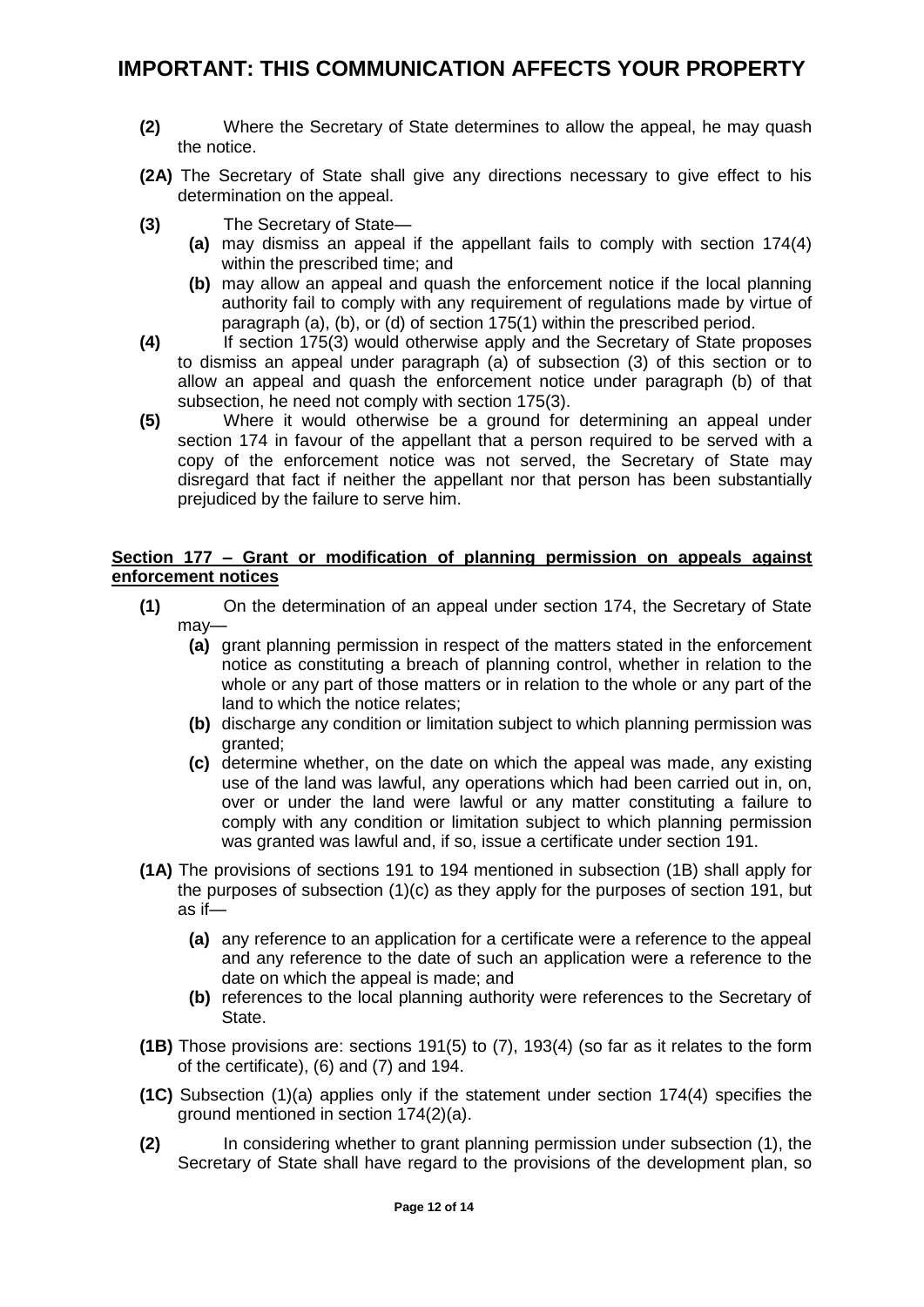far as material to the subject matter of the enforcement notice, and to any other material considerations.

- **(3)** The planning permission that may be granted under subsection (1) is any planning permission that might be granted on an application under Part III.
- **(4)** Where under subsection (1) the Secretary of State discharges a condition or limitation, he may substitute another condition or limitation for it, whether more or less onerous.
- **(4A)** Section 100ZA (which makes provision about restrictions on the power to impose conditions or limitations on a grant of planning permission in relation to land in England) applies in relation to conditions substituted under subsection (4) as it applies in relation to conditions imposed on a grant of planning permission to develop land which is granted on an application made under Part 3.
- **(5)** Where
	- **(a)** An appeal against an enforcement notice is brought under section 174, and
	- **(b)** The statement under section 174(4) specifies the ground mentioned in section 174(2)(a),

the appellant shall be deemed to have made an application for planning permission in respect of the matters stated in the enforcement notice as constituting a breach of planning control.

- **(5A)** Where—
	- **(a)** the statement under subsection (4) of section 174 specifies the ground mentioned in subsection (2)(a) of that section;
	- **(b)** any fee is payable under regulations made by virtue of section 303 in respect of the application deemed to be made by virtue of the appeal; and
	- **(c)** the Secretary of State gives notice in writing to the appellant specifying the period within which the fee must be paid,

then, if that fee is not paid within that period, the appeal, so far as brought on that ground, and the application shall lapse at the end of that period.

- **(6)** Any planning permission granted under subsection (1) on an appeal shall be treated as granted on the application deemed to have been made by the appellant.
- **(7)** In relation to a grant of planning permission or a determination under subsection (1) the Secretary of State's decision shall be final.
- **(8)** For the purposes of section 69 the Secretary of State's decision shall be treated as having been given by him in dealing with an application for planning permission made to the local planning authority.